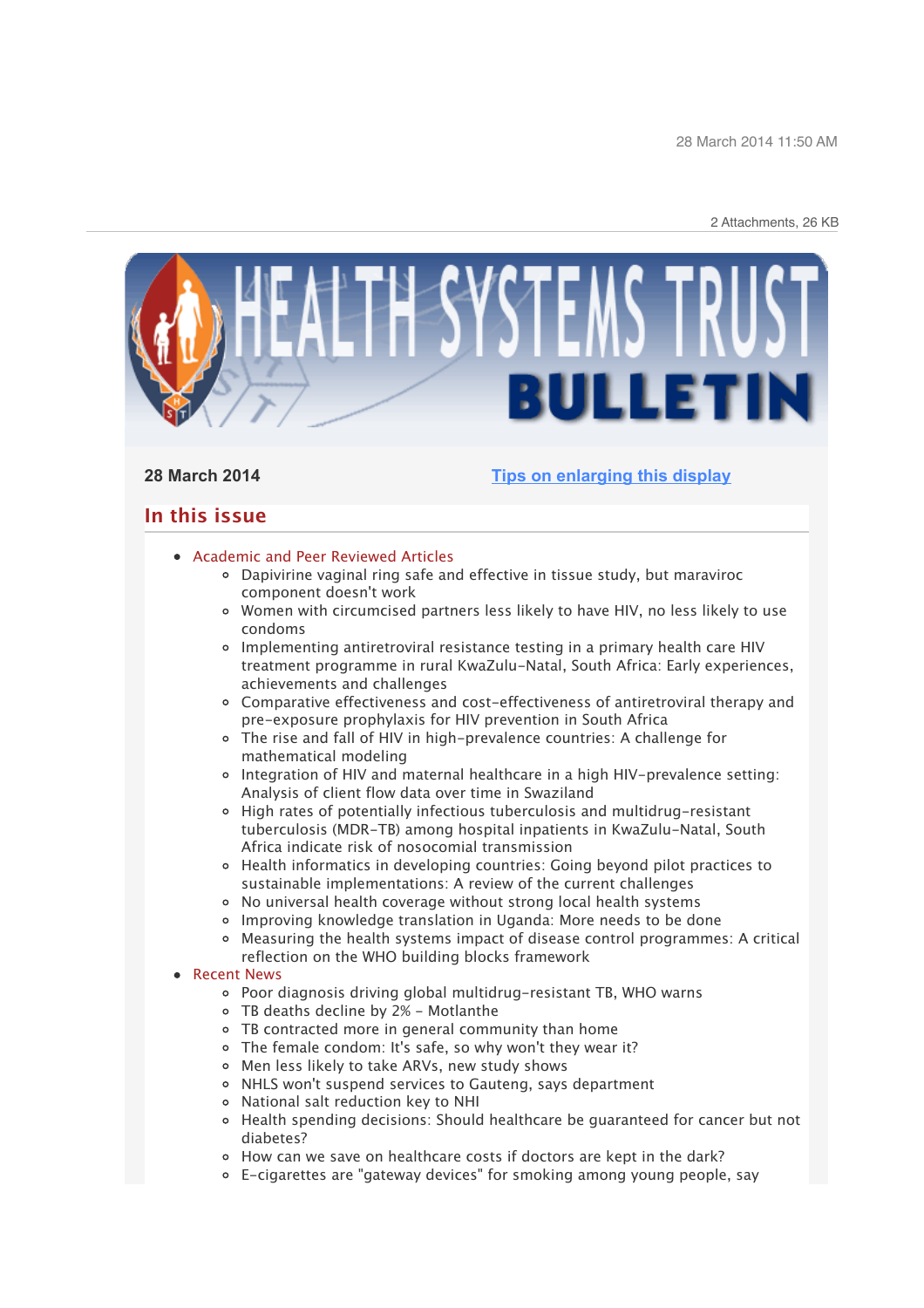### [researchers](x-msg://79/#N_10)

- [Training and Resources](x-msg://79/#train)
	- [Harvard South Africa Fellowship Programme](x-msg://79/#T_1)
- [Guidances, Reports and Publications](x-msg://79/#publications)
	- [Guidance: National Institute for Health and Care Excellence Statins for the](x-msg://79/#P_1) prevention of cardiovascular events

### [Conferences and Events](x-msg://79/#conferences)

- [Global Health & Innovation Conference 2014](x-msg://79/#C_1)
- [4th Ethics, Human Rights and Medical Law Conference](x-msg://79/#C_2)
- [4th SA TB Conference](x-msg://79/#C_3)
- [20th International AIDS Conference](x-msg://79/#C_4)
- [10th Public Health Association of South Africa](x-msg://79/#C_5)
- [Third Global Symposium on Health Systems Research](x-msg://79/#C_6)
- [Job Opportunities](x-msg://79/#jobs)
	- o [13 Policy Specialists: Pharmaceutical Health Systems Trust](x-msg://79/#J_1)
	- [Social Worker Childline South Africa](x-msg://79/#J_2)
	- [Health Programme Advisor The Keiskamma Trust](x-msg://79/#J_3)

# **Academic and Peer Reviewed Articles**

#### **Dapivirine vaginal ring safe and effective in tissue study, but maraviroc component doesn't work**

*Aidsmap. Published: 20 March 2014.*

Vaginal rings containing the experimental NNRTI dapivirine were well tolerated and blocked HIV infection of cervical tissue samples, but rings containing maraviroc did not produce adequate drug concentrations, researchers reported... [Read More »](http://bulletin.hst.org.za//lt.php?id=K09RCFxWVg8GSlNTCkUEAFdT)

[Source: http://www.aidsmap.com/Dapivirine-vaginal-ring-safe-and-effective-in-tissue-study-but-maraviroc](http://bulletin.hst.org.za//lt.php?id=K09RCFxWVg8GSlNTCkUEAFdT)component-doesnt-work/page/2840127/[Accessed: 28 March 2014]

#### **[back to top](x-msg://79/#top)**

#### **Women with circumcised partners less likely to have HIV, no less likely to use condoms** *Aidsmap. Published: 19 March 2014.*

A study from Orange Farm near Johannesburg in South Africa, the area that hosted the first-ever randomised controlled trial of male circumcision for HIV prevention, which concluded in 2005, has found evidence that women who are partners of circumcised men are less likely to have HIV themselves... [Read More »](http://bulletin.hst.org.za//lt.php?id=K09RCFxWVg8FSlNTCkUEAFdT)

[Source: http://www.aidsmap.com/Women-with-circumcised-partners-less-likely-to-have-HIV-no-less-likely-to](http://bulletin.hst.org.za//lt.php?id=K09RCFxWVg8ESlNTCkUEAFdT)use-condoms/page/2835950/[Accessed: 28 March 2014]

#### **[back to top](x-msg://79/#top)**

#### **Implementing antiretroviral resistance testing in a primary health care HIV treatment programme in rural KwaZulu-Natal, South Africa: Early experiences, achievements and challenges**

*Lessells RJ, Stott KE, Manasa J, Naidu KK, Skingsley A, Rossouw T, de Oliveira T. BioMed Central. Published: 7 March 2014.*

Antiretroviral drug resistance is becoming increasingly common with the expansion of human immunodeficiency virus (HIV) treatment programmes in high prevalence settings... Read More »

Source: [http://www.biomedcentral.com/1472-6963/14/116](http://bulletin.hst.org.za//lt.php?id=K09RCFxWVg8DSlNTCkUEAFdT)[Accessed: 28 March 2014]

#### **[back to top](x-msg://79/#top)**

#### **Comparative effectiveness and cost-effectiveness of antiretroviral therapy and pre-exposure prophylaxis for HIV prevention in South Africa**

*Sabina S Alistar, Philip M Grant and Eran Bendavid BioMed Central. Published: 17 March 2014.*

Antiretroviral therapy (ART) and oral pre-exposure prophylaxis (PrEP) are effective in reducing HIV transmission in heterosexual adults. The epidemiologic impact and cost-effectiveness of combined prevention approaches in resource-limited settings remain unclear... [Read More »](http://bulletin.hst.org.za//lt.php?id=K09RCFxWVg8CSlNTCkUEAFdT)

Source: [http://www.biomedcentral.com/1741-7015/12/46\[](http://bulletin.hst.org.za//lt.php?id=K09RCFxWVg8CSlNTCkUEAFdT)Accessed: 28 March 2014]

**[back to top](x-msg://79/#top)**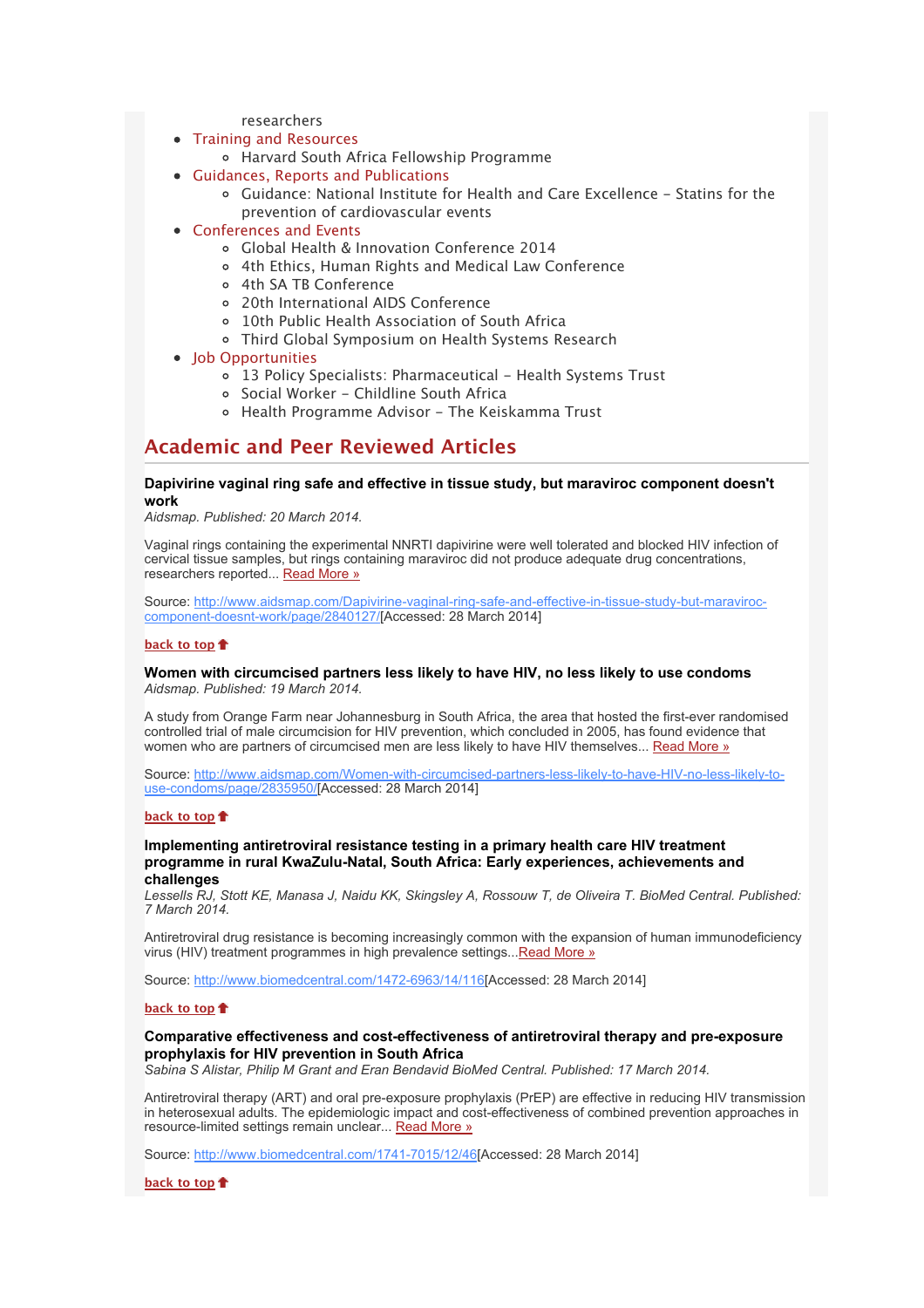#### **The rise and fall of HIV in high-prevalence countries: A challenge for mathematical modeling**

*Nico J. D. Nagelkerke, Paul Arora, Prabhat Jha, Brian Williams, Lyle McKinnon, Sake J. de Vlas Plos Computational Biology. Published: 13 March 2014.*

Several countries with generalized, high-prevalence HIV epidemics, mostly in sub-Saharan Africa, have experienced rapid declines in transmission. These HIV epidemics, often with rapid onsets, have generally been attributed to a combination of factors related to high-risk sexual behavior... [Read More »](http://bulletin.hst.org.za//lt.php?id=K09RCFxWVg8BSlNTCkUEAFdT)

Source: [http://www.ploscompbiol.org/article/info%3Adoi%2F10.1371%2Fjournal.pcbi.1003459\[](http://bulletin.hst.org.za//lt.php?id=K09RCFxWVg8BSlNTCkUEAFdT)Accessed: 28 March 2014]

#### **[back to top](x-msg://79/#top)**

#### **Integration of HIV and maternal healthcare in a high HIV-prevalence setting: Analysis of client flow data over time in Swaziland**

*Birdthistle IJ, Mayhew SH, Kikuvi J, Zhou W, Church K, Warren CE, Nkambule R, Fenty J. British Medical Journal. Published: 7 March 2014.*

Maternal and child health (MCH) care may provide an entry point for HIV services in high HIV-prevalence settings. Our objective was to assess integration of HIV with MCH services in public sector facilities in Swaziland... [Read More »](http://bulletin.hst.org.za//lt.php?id=K09RCFxWVg8ASlNTCkUEAFdT)

Source: [http://bmjopen.bmj.com/content/4/3/e003715.abstract\[](http://bulletin.hst.org.za//lt.php?id=K09RCFxWVg8ASlNTCkUEAFdT)Accessed: 28 March 2014]

#### **[back to top](x-msg://79/#top)**

#### **High rates of potentially infectious tuberculosis and multidrug-resistant tuberculosis (MDR-TB) among hospital inpatients in KwaZulu-Natal, South Africa indicate risk of nosocomial transmission**

*Bantubani N, Kabera G, Connolly C, Rustomjee R, Reddy T, Cohen T, Pym AS. PLoS One. Published: 13 March 2014.*

Nosocomial transmission has been implicated as a key factor in the outbreak of extensively drug resistant (XDR) and multidrug-resistant (MDR-TB) tuberculosis at Church of Scotland Hospital (CoSH), in KwaZulu-Natal (KZN), South Africa... [Read More »](http://bulletin.hst.org.za//lt.php?id=K09RCFxWVg8PSlNTCkUEAFdT)

Source: [http://www.plosone.org/article/info%3Adoi%2F10.1371%2Fjournal.pone.0090868\[](http://bulletin.hst.org.za//lt.php?id=K09RCFxWVg8PSlNTCkUEAFdT)Accessed: 28 March 2014]

#### **[back to top](x-msg://79/#top)**

#### **Health informatics in developing countries: Going beyond pilot practices to sustainable implementations: A review of the current challenges**

*Luna D, Almerares A, Mayan JC, González Bernaldo de Quirós F, Otero C. Healthcare Research Information. Published: 31 January 2014.*

Information technology is an essential tool to improve patient safety and the quality of care, and to reduce healthcare costs. There is a scarcity of large sustainable implementations in developing countries. The objective of this paper is to review the challenges faced... [Read More »](http://bulletin.hst.org.za//lt.php?id=K09RCFxWVg8OSlNTCkUEAFdT)

Source: [http://www.ncbi.nlm.nih.gov/pmc/articles/PMC3950262/\[](http://bulletin.hst.org.za//lt.php?id=K09RCFxWVg8OSlNTCkUEAFdT)Accessed: 28 March 2014]

#### **[back to top](x-msg://79/#top)**

#### **No universal health coverage without strong local health systems**

*Meessen B, Malanda B. WHO Bulletin. Published: 1 February 2014.*

Despite the current global and national momentum, universal health coverage could remain an empty promise unless it is focussed on the provision of quality essential services to everyone. And this, in turn, will not happen without strengthening local health systems... [Read More »](http://bulletin.hst.org.za//lt.php?id=K09RCFxWUQYHSlNTCkUEAFdT)

Source: [http://www.who.int/bulletin/volumes/92/2/14-135228/en/\[](http://bulletin.hst.org.za//lt.php?id=K09RCFxWUQYHSlNTCkUEAFdT)Accessed: 28 March 2014]

#### **[back to top](x-msg://79/#top)**

### **Improving knowledge translation in Uganda: More needs to be done**

*Juliet Nabyonga Orem, David Kaawa Mafigiri, Harriet Nabudere, Bart Criel. Pan African Medical Journal. Published: 18 January 2014.*

Meeting the health-related Millennium Development Goals in Africa calls for better access to and higher utilisation of quality evidence. The mechanisms through which research evidence can effectively guide public health policy and implementation of health programmes are not fully understood... [Read More »](http://bulletin.hst.org.za//lt.php?id=K09RCFxWUQYGSlNTCkUEAFdT)

Source: [http://www.panafrican-med-journal.com/content/series/17/1/14/full/\[](http://bulletin.hst.org.za//lt.php?id=K09RCFxWUQYGSlNTCkUEAFdT)Accessed: 28 March 2014]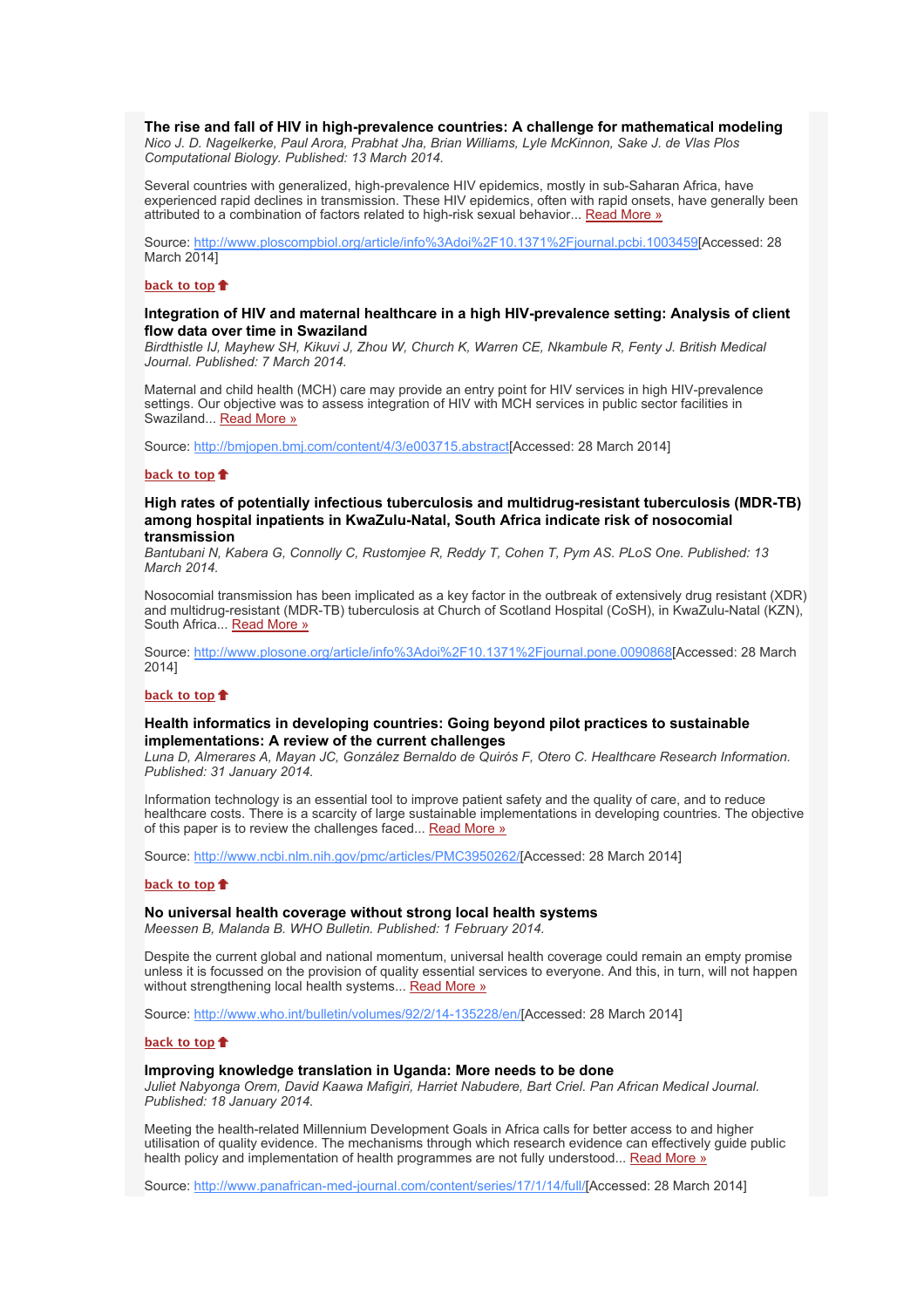#### **[back to top](x-msg://79/#top)**

#### **Measuring the health systems impact of disease control programmes: A critical reflection on the WHO building blocks framework**

*Sandra Mounier-Jack, Ulla K Griffiths, Svea Closser, Helen Burchett and Bruno Marchal. BMC Public Health. Published: 25 March 2014.*

The WHO health systems Building Blocks framework has become ubiquitous in health systems research. However, it was not developed as a research instrument, but rather to facilitate investments of resources in health systems... [Read More »](http://bulletin.hst.org.za//lt.php?id=K09RCFxWUQYFSlNTCkUEAFdT)

Source: [http://www.biomedcentral.com/1471-2458/14/278/abstract\[](http://bulletin.hst.org.za//lt.php?id=K09RCFxWUQYFSlNTCkUEAFdT)Accessed: 28 March 2014]

**[back to top](x-msg://79/#top)**

### **Recent News**

#### **Poor diagnosis driving global multidrug-resistant TB, WHO warns**

*Reuters. Published: 20 March 2014.*

Half a million people fell sick with dangerous superbug strains of tuberculosis (TB) in 2012, but fewer than one in [four were diagnosed, putting the rest at risk of dying due to the wrong medicines or no treatment at all...Read](http://bulletin.hst.org.za//lt.php?id=K09RCFxWUQYESlNTCkUEAFdT) More »

[Source: http://www.sabc.co.za/news/a/7eab7c80435609f28d70ef0bfd5d3b76/Poor-diagnosis-driving-global](http://bulletin.hst.org.za//lt.php?id=K09RCFxWUQYESlNTCkUEAFdT)multidrug-resistant-TB,-WHO-warns--20140320[Accessed: 28 March 2014]

#### **[back to top](x-msg://79/#top)**

#### **TB deaths decline by 2% - Motlanthe**

*City Press. Published: 25 March 2014.*

Tuberculosis-related deaths have declined by 2%, deputy president Kgalema Motlanthe has said..[.Read More »](http://bulletin.hst.org.za//lt.php?id=K09RCFxWUQYDSlNTCkUEAFdT)

Source: http://www.citypress.co.za/news/tb-deaths-decline-2-motlanthe/? [utm\\_source=rss&utm\\_medium=rss&utm\\_campaign=tb-deaths-decline-2-motlanthe \[](http://bulletin.hst.org.za//lt.php?id=K09RCFxWUQYCSlNTCkUEAFdT)Accessed: 28 March 2014]

#### **[back to top](x-msg://79/#top)**

### **TB contracted more in general community than home**

*SABC. Published: 25 March 2014.*

There are more people who contract TB in the general community than they do in their homes... [Read More »](http://bulletin.hst.org.za//lt.php?id=K09RCFxWUQYBSlNTCkUEAFdT)

[Source: http://www.sabc.co.za/news/a/36a2d6804364142696ad97856359f483/TB-contracted-more-in-general](http://bulletin.hst.org.za//lt.php?id=K09RCFxWUQYASlNTCkUEAFdT)community-than-home-20140325[Accessed: 28 March 2014]

#### **[back to top](x-msg://79/#top)**

# **The female condom: It's safe, so why won't they wear it?**

*New Vision. Published: 4 March 2014.*

The female condom was introduced in the 1990s. Although a recent survey shows that 80% of the respondents had knowledge about the condom, uptake remains low at a paltry 3%. So why are women reluctant to use the condoms despite the clear advantages[?Read More »](http://bulletin.hst.org.za//lt.php?id=K09RCFxWUQYPSlNTCkUEAFdT)

Source: [http://www.newvision.co.ug/news/653179-the-female-condom-it-\[](http://bulletin.hst.org.za//lt.php?id=K09RCFxWUQYPSlNTCkUEAFdT)Accessed: 28 March 2014]

#### **[back to top](x-msg://79/#top)**

#### **Men less likely to take ARVs, new study shows**

*Times Live. Published: 11 March 2014.*

HIV-positive women are more likely to access a clinic than men, and South African men will die of AIDS instead of seeking help. This is according to research conducted by the Africa Centre and the Harvard University School of Public Health..[. Read More »](http://bulletin.hst.org.za//lt.php?id=K09RCFxWUQYOSlNTCkUEAFdT)

[Source: http://www.timeslive.co.za/thetimes/2014/03/11/men-less-likely-to-take-arvs-new-study](http://bulletin.hst.org.za//lt.php?id=K09RCFxWUQYOSlNTCkUEAFdT)shows[Accessed: 28 March 2014]

#### **[back to top](x-msg://79/#top)**

**NHLS won't suspend services to Gauteng, says department**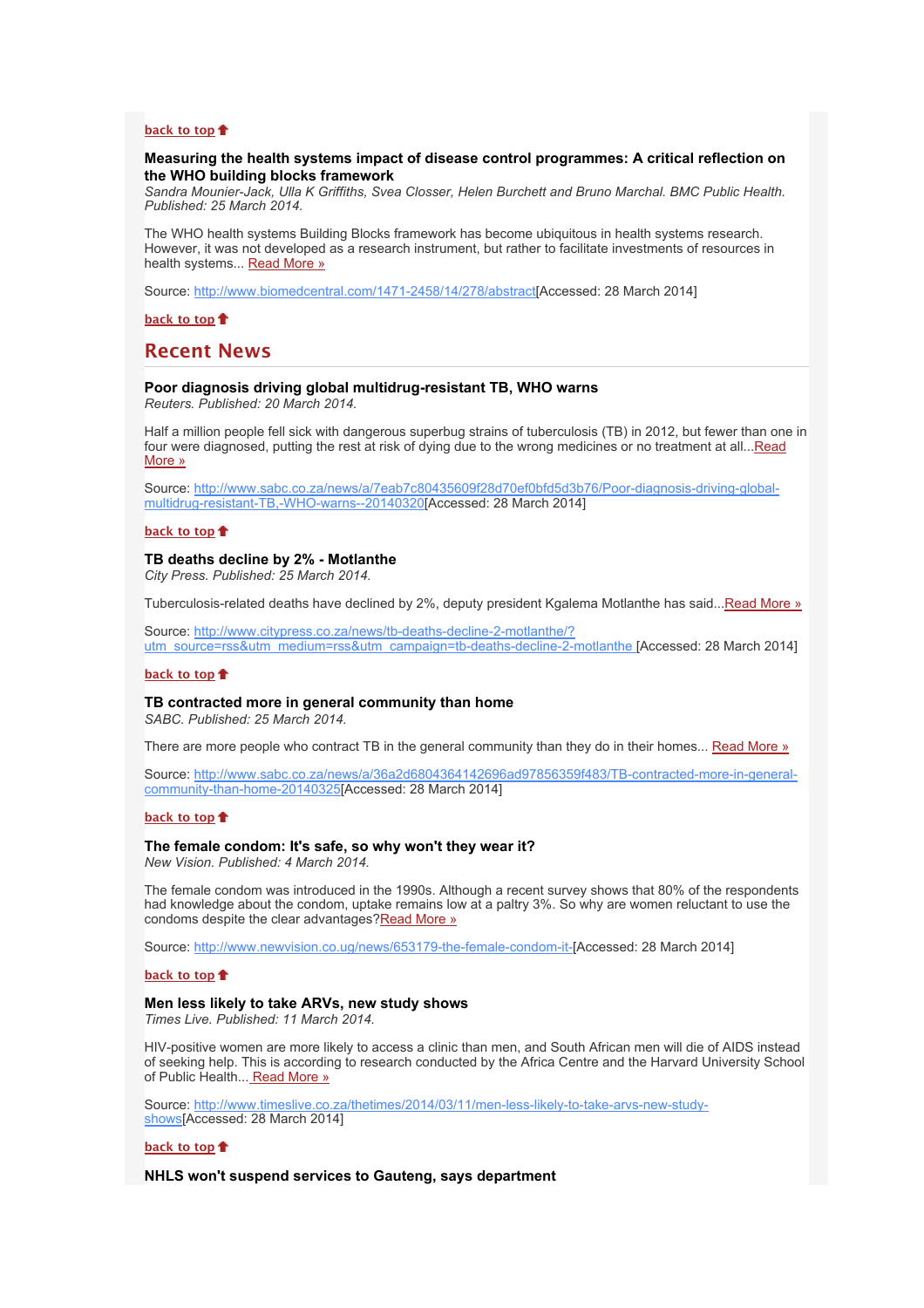*Mail&Guardian. Published: 24 March 2014.*

The National Health Laboratory Service (NHLS) will not suspend its services to the Gauteng health department, a spokesperson said on Monday..[.Read More »](http://bulletin.hst.org.za//lt.php?id=K09RCFxWUQcHSlNTCkUEAFdT)

Source: [http://mg.co.za/article/2014-03-24-nhls-wont-suspend-services-to-gauteng-says-department/](http://bulletin.hst.org.za//lt.php?id=K09RCFxWUQcGSlNTCkUEAFdT)[Accessed: 28 March 2014]

#### **[back to top](x-msg://79/#top)**

#### **National salt reduction key to NHI**

*Health-e News. Published: 17 March 2014.*

If South Africa is going to successfully implement National Health Insurance (NHI), South Africans are going to have to put down the salt, says Deputy Minister of Health Dr Gwen Ramokgopa..[.Read More »](http://bulletin.hst.org.za//lt.php?id=K09RCFxWUQcFSlNTCkUEAFdT)

Source: [http://www.health-e.org.za/2014/03/17/national-salt-reduction-key-nhi/\[](http://bulletin.hst.org.za//lt.php?id=K09RCFxWUQcFSlNTCkUEAFdT)Accessed: 28 March 2014]

#### **[back to top](x-msg://79/#top)**

#### **Health spending decisions: Should healthcare be guaranteed for cancer but not diabetes?** *British Medical Journal. Published: 4 March 2014.*

As healthcare costs spiral, debate is growing over whether countries should limit their healthcare coverage to certain medical conditions. Andrew Jack examines why Chile's attempt is meeting a mixed reception and looks at the other options..[.Read More »](http://bulletin.hst.org.za//lt.php?id=K09RCFxWUQcESlNTCkUEAFdT)

Source: [http://www.bmj.com/content/348/bmj.g1812\[](http://bulletin.hst.org.za//lt.php?id=K09RCFxWUQcESlNTCkUEAFdT)Accessed: 28 March 2014]

#### **[back to top](x-msg://79/#top)**

**How can we save on healthcare costs if doctors are kept in the dark?** *The Guardian. Published: 13 March 2014.*

Educating those who are the frontline of healthcare about the true cost of the care they offer could make for a more informed profession..[.Read More »](http://bulletin.hst.org.za//lt.php?id=K09RCFxWUQcDSlNTCkUEAFdT)

Source: http://www.thequardian.com/commentisfree/2014/mar/14/how-can-we-save-on-healthcare-costs-ifdoctors-are-kept-in-the-dark[Accessed: 28 March 2014]

#### **[back to top](x-msg://79/#top)**

**E-cigarettes are "gateway devices" for smoking among young people, say researchers** *British Medical Journal. Published: 10 March 2014.*

Adolescents who use electronic cigarettes were more likely to smoke conventional cigarettes and less likely to quit smoking, a study from the United States has found... Read More »

Source: [http://www.bmj.com/content/348/bmj.g2034\[](http://bulletin.hst.org.za//lt.php?id=K09RCFxWUQcBSlNTCkUEAFdT)Accessed: 28 March 2014]

#### **[back to top](x-msg://79/#top)**

## **Training and Resources**

### **Harvard South Africa Fellowship Programme**

*Harvard University*

Degree and non-degree programmes intended for mid-career professionals educationally disadvantaged by past laws and resource allocations in South Africa. Click Here>>

**[back to top](x-msg://79/#top)**

# **Guidances, Reports and Publications**

### **Guidance: National Institute for Health and Care Excellence - Statins for the prevention of cardiovascular events**

*NICE. Published: 2006.*

This guidance relates only to the initiation of statin therapy in adults with clinical evidence of cardiovascular disease (CVD) and in adults considered to be at risk of CVD... Click Here»

**[back to top](x-msg://79/#top)**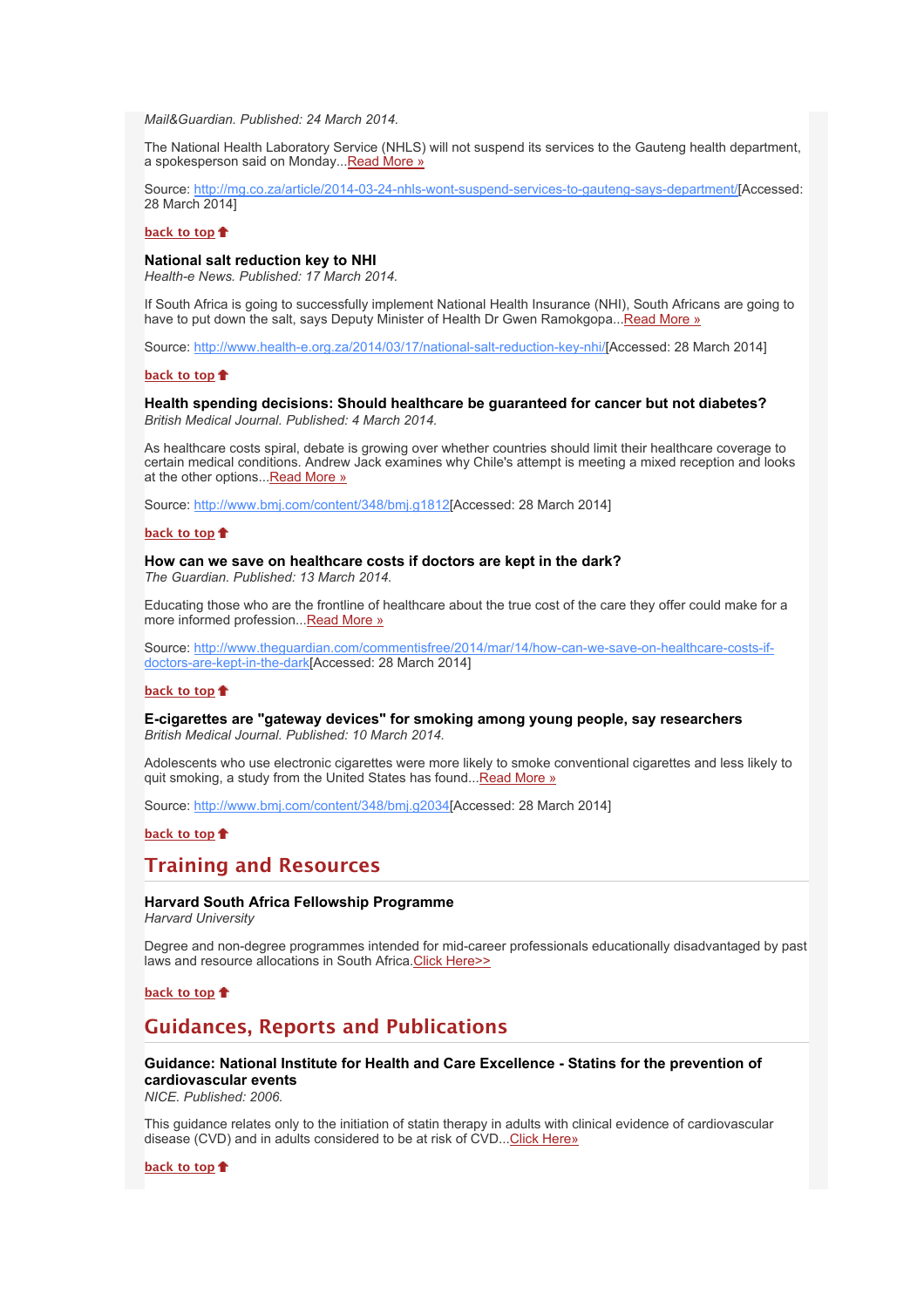# **Conferences and Events**

#### **Global Health & Innovation Conference 2014**

*When: 12-13 April 2014 Venue: Yale University, New Haven, CT, USA URL: [http://www.uniteforsight.org/conference/](http://bulletin.hst.org.za//lt.php?id=K09RCFxWUQcOSlNTCkUEAFdT)*

The Global Health & Innovation Conference (#GHIC) is the world's leading and largest global health conference as well as the largest social entrepreneurship conference, with 2 200 professionals and students from all 50 states and more than 55 countries. This must-attend, thought-leading conference convenes leaders, changemakers, and participants from all sectors of global health, international development, and social entrepreneurship.

#### **[back to top](x-msg://79/#top)**

#### **4th Ethics, Human Rights and Medical Law Conference**

*When: 29-31 May 2014 Venue: Gallagher Estate, Johannesburg, South Africa URL: [http://www.africahealthexhibition.com/en/Site-Root/Conference-Centre/Conferences2014/ETConference/](http://bulletin.hst.org.za//lt.php?id=K09RCFxWUQQHSlNTCkUEAFdT)*

The 4th Ethics, Human Rights and Medical Law Conference is a must attend event for healthcare professionals in South Africa and the surrounding region. A one-day conference that is fully dedicated to the above topics, it was created to demonstrate how important all three subjects are, as well as how they connect to one another.

#### **[back to top](x-msg://79/#top)**

#### **4th SA TB Conference**

*When: 10-13 June 2014 Venue: International Convention Centre, Durban, South Africa URL: [http://www.tbconference.co.za/index.html/](http://bulletin.hst.org.za//lt.php?id=K09RCFxWUQQGSlNTCkUEAFdT)*

With the rollout of new molecular diagnostics and new TB drugs, we now bear witness to the dawn of a new age in the fight against TB. Meaningful impact will only be achieved with integration of all our efforts. We call on everyone working in all spheres of TB-HIV drug discovery, clinical management, patient advocacy, government policy and the basic sciences to attend this meeting.

### **[back to top](x-msg://79/#top)**

#### **20th International AIDS Conference**

*When: 20-25 July 2014 Venue: Melbourne, Australia URL: [http://www.aids2014.org/](http://bulletin.hst.org.za//lt.php?id=K09RCFxWUQQFSlNTCkUEAFdT)*

The AIDS 2014 programme will present new scientific knowledge and offer many opportunities for structured dialogue on the major issues facing the global response to HIV. A variety of session types - from abstract-driven presentations to symposia, bridging and plenary sessions - will meet the needs of various participants.

#### **[back to top](x-msg://79/#top)**

#### **10th Public Health Association of South Africa**

*When: 3-6 September 2014 Venue: Protea Ranch Resort, Polokwane, South Africa URL: [http://www.phasa.org.za/10th-phasa-conference-2014/](http://bulletin.hst.org.za//lt.php?id=K09RCFxWUQQESlNTCkUEAFdT)*

The AIDS 2014 programme will present new scientific knowledge and offer many opportunities for structured dialogue on the major issues facing the global response to HIV. A variety of session types - from abstract-driven presentations to symposia, bridging and plenary sessions - will meet the needs of various participants.

#### **[back to top](x-msg://79/#top)**

#### **Third Global Symposium on Health Systems Research**

*When: 30 September to 3 October 2014 Venue: Cape Town International Convention Centre, South Africa URL: [http://hsr2014.healthsystemsresearch.org/](http://bulletin.hst.org.za//lt.php?id=K09RCFxWUQQDSlNTCkUEAFdT)*

The theme of the symposium is the science and practice of people-centred health systems, chosen to enable participants to address current and critical concerns of relevance across countries in all parts of the world. Researchers, policy-makers, funders, implementers and other stakeholders, from all regions and all socioeconomic levels, will work together on the challenge of how to make health systems more responsive to the needs of individuals, families and communities.

**[back to top](x-msg://79/#top)**